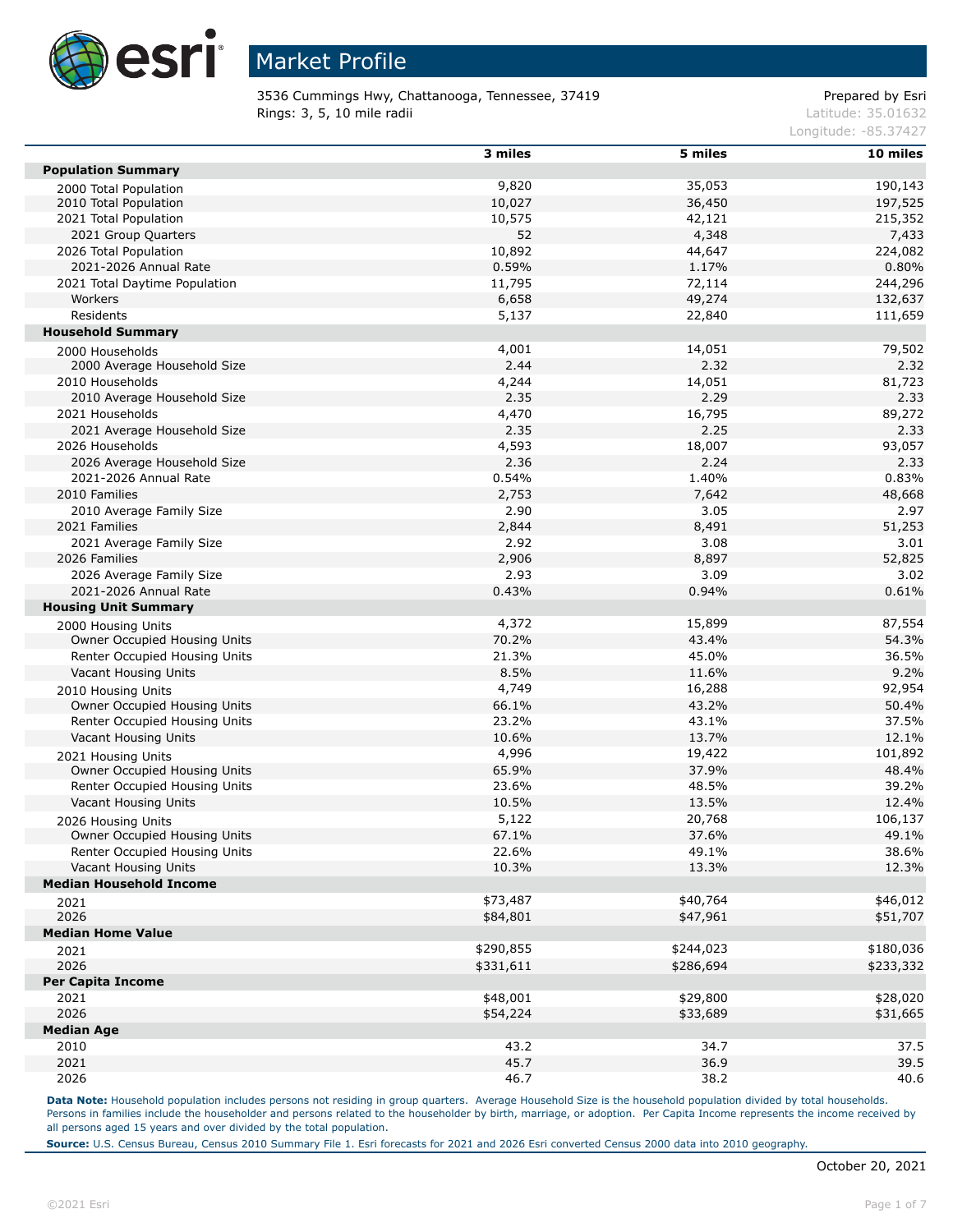

3536 Cummings Hwy, Chattanooga, Tennessee, 37419 Prepared by Esri **Rings: 3, 5, 10 mile radii** Latitude: 35.01632

Longitude: -85.37427

|                                            | 3 miles   | 5 miles   | 10 miles  |
|--------------------------------------------|-----------|-----------|-----------|
| 2021 Households by Income                  |           |           |           |
| Household Income Base                      | 4,470     | 16,795    | 89,272    |
| $<$ \$15,000                               | 3.5%      | 20.7%     | 14.3%     |
| \$15,000 - \$24,999                        | 10.0%     | 13.3%     | 12.4%     |
| \$25,000 - \$34,999                        | 10.9%     | 11.1%     | 11.4%     |
| \$35,000 - \$49,999                        | 10.5%     | 10.7%     | 15.0%     |
| \$50,000 - \$74,999                        | 15.8%     | 13.2%     | 18.8%     |
| \$75,000 - \$99,999                        | 11.9%     | 9.2%      | 10.8%     |
| $$100,000 - $149,999$                      | 15.8%     | 10.6%     | 9.1%      |
| \$150,000 - \$199,999                      | 9.3%      | 4.7%      | 3.9%      |
| $$200,000+$                                | 12.3%     | 6.5%      | 4.3%      |
| Average Household Income                   | \$113,282 | \$72,657  | \$67,283  |
| 2026 Households by Income                  |           |           |           |
| Household Income Base                      | 4,593     | 18,007    | 93,057    |
| $<$ \$15,000                               | 2.7%      | 18.6%     | 12.3%     |
| $$15,000 - $24,999$                        | 8.0%      | 11.7%     | 10.7%     |
| \$25,000 - \$34,999                        | 9.6%      | 10.3%     | 10.7%     |
| \$35,000 - \$49,999                        | 8.7%      | 10.7%     | 14.3%     |
| \$50,000 - \$74,999                        | 14.3%     | 13.9%     | 19.6%     |
| \$75,000 - \$99,999                        | 14.5%     | 10.5%     | 12.1%     |
| $$100,000 - $149,999$                      | 17.2%     | 11.9%     | 10.7%     |
| \$150,000 - \$199,999                      | 11.3%     | 5.5%      | 4.7%      |
| \$200,000+                                 | 13.8%     | 7.0%      | 4.9%      |
| Average Household Income                   | \$128,153 | \$81,303  | \$75,953  |
| 2021 Owner Occupied Housing Units by Value |           |           |           |
| Total                                      | 3,290     | 7,360     | 49,329    |
| $<$ \$50,000                               | 1.7%      | 6.9%      | 6.4%      |
| \$50,000 - \$99,999                        | 5.1%      | 12.7%     | 15.9%     |
| $$100,000 - $149,999$                      | 6.2%      | 9.9%      | 18.4%     |
| \$150,000 - \$199,999                      | 9.2%      | 8.2%      | 15.7%     |
| \$200,000 - \$249,999                      | 18.4%     | 14.0%     | 9.1%      |
| \$250,000 - \$299,999                      | 11.6%     | 9.5%      | 8.0%      |
| \$300,000 - \$399,999                      | 15.3%     | 14.1%     | 10.1%     |
| \$400,000 - \$499,999                      | 8.2%      | 6.3%      | 4.8%      |
| \$500,000 - \$749,999                      | 12.6%     | 8.8%      | 7.0%      |
| \$750,000 - \$999,999                      | 6.4%      | 5.2%      | 2.3%      |
| \$1,000,000 - \$1,499,999                  | 4.0%      | 2.4%      | 1.5%      |
| \$1,500,000 - \$1,999,999                  | 0.7%      | 0.6%      | 0.3%      |
| $$2,000,000 +$                             | 0.7%      | 1.5%      | 0.7%      |
| Average Home Value                         | \$404,173 | \$347,065 | \$267,488 |
| 2026 Owner Occupied Housing Units by Value |           |           |           |
| Total                                      | 3,435     | 7,808     | 52,079    |
| $<$ \$50,000                               | 0.8%      | 4.8%      | 4.5%      |
| \$50,000 - \$99,999                        | 2.6%      | 8.2%      | 10.0%     |
| $$100,000 - $149,999$                      | 3.5%      | 7.0%      | 13.6%     |
| \$150,000 - \$199,999                      | 7.3%      | 7.2%      | 15.1%     |
| \$200,000 - \$249,999                      | 17.4%     | 14.8%     | 10.3%     |
| \$250,000 - \$299,999                      | 12.3%     | 10.9%     | 10.4%     |
| \$300,000 - \$399,999                      | 19.2%     | 16.9%     | 12.9%     |
| \$400,000 - \$499,999                      | 8.9%      | 8.0%      | 6.5%      |
| \$500,000 - \$749,999                      | 14.1%     | 10.8%     | 10.0%     |
| \$750,000 - \$999,999                      | 7.4%      | 6.4%      | 3.3%      |
| \$1,000,000 - \$1,499,999                  | 4.9%      | 3.0%      | 2.2%      |
| \$1,500,000 - \$1,999,999                  | 0.8%      | 0.7%      | 0.4%      |
| $$2,000,000 +$                             | 0.7%      | 1.3%      | 1.0%      |
| Average Home Value                         | \$444,951 | \$389,203 | \$326,126 |

**Data Note:** Income represents the preceding year, expressed in current dollars. Household income includes wage and salary earnings, interest dividends, net rents, pensions, SSI and welfare payments, child support, and alimony.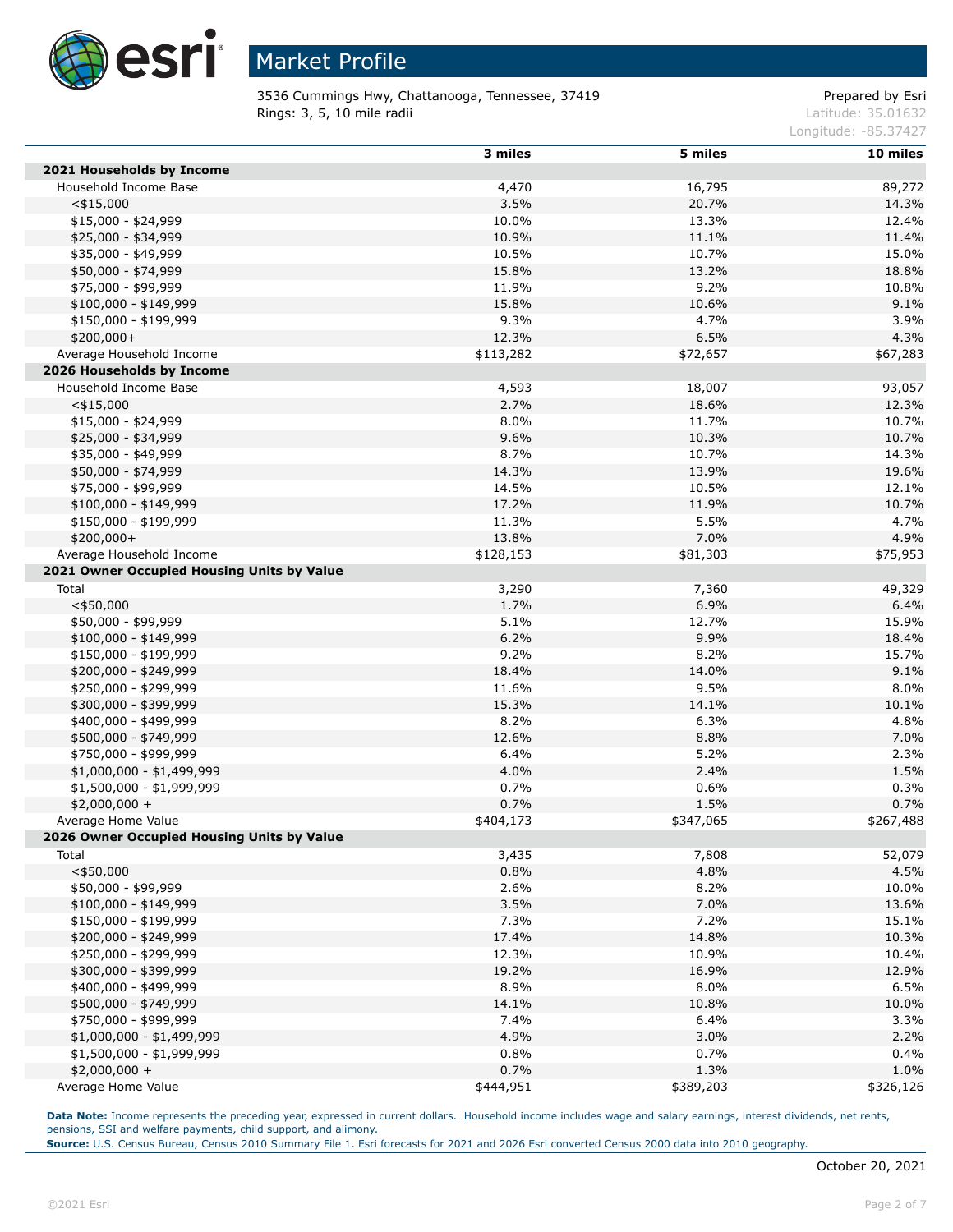

3536 Cummings Hwy, Chattanooga, Tennessee, 37419 Prepared by Esri **Rings: 3, 5, 10 mile radii** Latitude: 35.01632

Longitude: -85.37427

|                               | 3 miles | 5 miles | 10 miles |
|-------------------------------|---------|---------|----------|
| <b>2010 Population by Age</b> |         |         |          |
| Total                         | 10,026  | 36,450  | 197,523  |
| $0 - 4$                       | 5.5%    | 6.0%    | 6.5%     |
| $5 - 9$                       | 5.7%    | 5.4%    | 5.9%     |
| $10 - 14$                     | 5.8%    | 5.0%    | 5.7%     |
| $15 - 24$                     | 11.5%   | 21.3%   | 15.3%    |
| $25 - 34$                     | 11.3%   | 12.7%   | 13.6%    |
| $35 - 44$                     | 12.6%   | 11.1%   | 12.1%    |
| $45 - 54$                     | 15.5%   | 13.2%   | 13.7%    |
| $55 - 64$                     | 14.9%   | 12.1%   | 12.3%    |
| $65 - 74$                     | 9.5%    | 7.2%    | 7.6%     |
| 75 - 84                       | 5.6%    | 4.3%    | 5.1%     |
| $85 +$                        | 2.2%    | 1.6%    | 2.3%     |
| $18 +$                        | 79.4%   | 80.2%   | 78.3%    |
| 2021 Population by Age        |         |         |          |
| Total                         | 10,573  | 42,121  | 215,353  |
| $0 - 4$                       | 4.8%    | 5.4%    | 5.7%     |
| $5 - 9$                       | 5.3%    | 5.1%    | 5.7%     |
| $10 - 14$                     | 6.1%    | 5.0%    | 5.6%     |
| $15 - 24$                     | 9.7%    | 19.0%   | 13.0%    |
| $25 - 34$                     | 10.7%   | 13.2%   | 14.0%    |
| $35 - 44$                     | 12.6%   | 11.4%   | 12.5%    |
| $45 - 54$                     | 12.6%   | 11.0%   | 11.5%    |
| $55 - 64$                     | 15.1%   | 13.0%   | 12.9%    |
| $65 - 74$                     | 13.8%   | 10.1%   | 10.7%    |
| 75 - 84                       | 6.6%    | 4.9%    | 5.7%     |
| $85 +$                        | 2.7%    | 1.9%    | 2.7%     |
| $18 +$                        | 80.5%   | 81.5%   | 79.8%    |
| 2026 Population by Age        |         |         |          |
| Total                         | 10,893  | 44,648  | 224,083  |
| $0 - 4$                       | 4.7%    | 5.4%    | 5.7%     |
| $5 - 9$                       | 5.3%    | 4.9%    | 5.6%     |
| $10 - 14$                     | 5.9%    | 5.0%    | 5.6%     |
| $15 - 24$                     | 9.7%    | 19.1%   | 13.4%    |
| $25 - 34$                     | 8.5%    | 11.9%   | 12.5%    |
| $35 - 44$                     | 13.7%   | 11.7%   | 12.8%    |
| $45 - 54$                     | 12.7%   | 11.2%   | 11.7%    |
| $55 - 64$                     | 13.7%   | 12.0%   | 12.0%    |
| $65 - 74$                     | 14.8%   | 10.8%   | 11.2%    |
| $75 - 84$                     | 8.2%    | 6.0%    | 6.8%     |
| $85 +$                        | 2.9%    | 2.0%    | 2.8%     |
| $18 +$                        | 80.7%   | 81.8%   | 79.9%    |
|                               |         |         |          |
| 2010 Population by Sex        |         |         |          |
| Males                         | 4,854   | 17,709  | 93,897   |
| Females                       | 5,173   | 18,741  | 103,628  |
| 2021 Population by Sex        |         |         |          |
| Males                         | 5,158   | 20,585  | 103,226  |
| Females                       | 5,417   | 21,536  | 112,125  |
| 2026 Population by Sex        |         |         |          |
| Males                         | 5,328   | 21,869  | 107,784  |
| Females                       | 5,563   | 22,778  | 116,298  |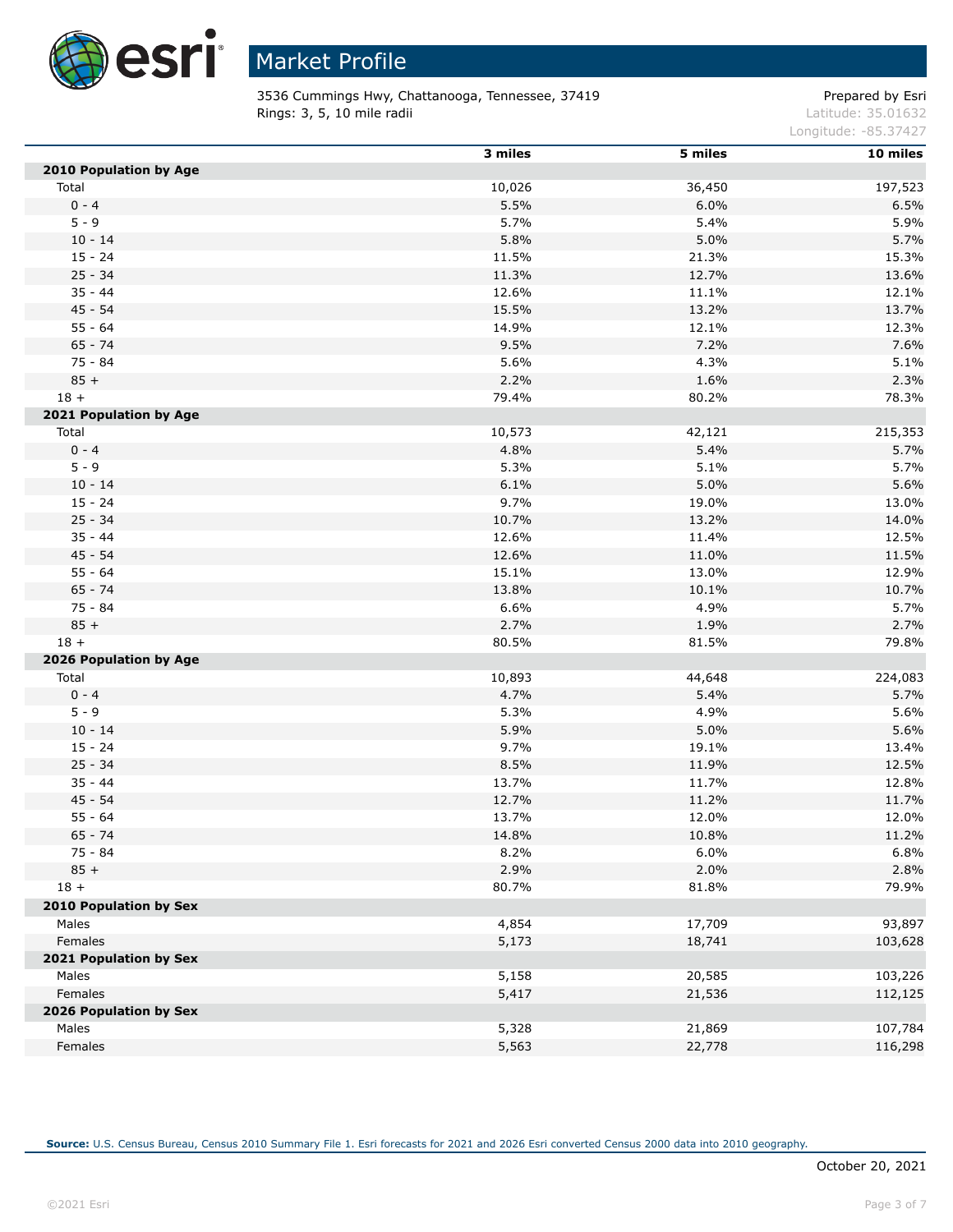

3536 Cummings Hwy, Chattanooga, Tennessee, 37419 Prepared by Esri **Rings: 3, 5, 10 mile radii** Latitude: 35.01632

Longitude: -85.37427

|                                                    | 3 miles | 5 miles | 10 miles |
|----------------------------------------------------|---------|---------|----------|
| 2010 Population by Race/Ethnicity                  |         |         |          |
| Total                                              | 10,026  | 36,449  | 197,525  |
| White Alone                                        | 90.7%   | 66.1%   | 69.6%    |
| <b>Black Alone</b>                                 | 5.6%    | 28.5%   | 24.7%    |
| American Indian Alone                              | 0.2%    | 0.4%    | 0.4%     |
| Asian Alone                                        | 1.4%    | 1.0%    | 1.1%     |
| Pacific Islander Alone                             | 0.1%    | 0.2%    | 0.1%     |
| Some Other Race Alone                              | 0.7%    | 2.2%    | 2.3%     |
| Two or More Races                                  | 1.3%    | 1.6%    | 1.9%     |
| Hispanic Origin                                    | 1.8%    | 4.3%    | 4.5%     |
| Diversity Index                                    | 20.4    | 52.4    | 50.2     |
| 2021 Population by Race/Ethnicity                  |         |         |          |
| Total                                              | 10,574  | 42,123  | 215,353  |
| White Alone                                        | 89.7%   | 63.7%   | 68.5%    |
| <b>Black Alone</b>                                 | 5.5%    | 29.2%   | 23.8%    |
| American Indian Alone                              | 0.2%    | 0.4%    | 0.4%     |
| Asian Alone                                        | 1.7%    | 1.3%    | 1.4%     |
| Pacific Islander Alone                             | 0.1%    | 0.2%    | 0.2%     |
| Some Other Race Alone                              | 0.9%    | 3.1%    | 3.2%     |
| Two or More Races                                  | 1.8%    | 2.2%    | 2.5%     |
| Hispanic Origin                                    | 2.8%    | 6.3%    | 6.6%     |
| Diversity Index                                    | 23.5    | 56.7    | 53.8     |
| 2026 Population by Race/Ethnicity                  |         |         |          |
| Total                                              | 10,891  | 44,645  | 224,082  |
| White Alone                                        | 89.3%   | 62.8%   | 67.7%    |
| <b>Black Alone</b>                                 | 5.4%    | 29.1%   | 23.6%    |
| American Indian Alone                              | 0.2%    | 0.3%    | 0.4%     |
| Asian Alone                                        | 1.9%    | 1.4%    | 1.6%     |
| Pacific Islander Alone                             | 0.1%    | 0.2%    | 0.2%     |
| Some Other Race Alone                              | 1.1%    | 3.6%    | 3.7%     |
| Two or More Races                                  | 2.0%    | 2.5%    | 2.9%     |
| Hispanic Origin                                    | 3.4%    | 7.5%    | 7.8%     |
| Diversity Index                                    | 25.3    | 58.7    | 55.9     |
| 2010 Population by Relationship and Household Type |         |         |          |
| Total                                              | 10,027  | 36,450  | 197,525  |
| In Households                                      | 99.4%   | 88.2%   | 96.3%    |
| In Family Households                               | 81.1%   | 66.1%   | 75.8%    |
| Householder                                        | 27.5%   | 21.4%   | 24.6%    |
| Spouse                                             | 21.7%   | 13.3%   | 15.7%    |
| Child                                              | 27.5%   | 25.4%   | 28.8%    |
| Other relative                                     | 2.9%    | 3.8%    | 4.2%     |
| Nonrelative                                        | 1.5%    | 2.2%    | 2.5%     |
| In Nonfamily Households                            | 18.3%   | 22.0%   | 20.5%    |
| In Group Quarters                                  | 0.6%    | 11.8%   | 3.7%     |
| <b>Institutionalized Population</b>                | 0.1%    | 2.1%    | 1.1%     |
| Noninstitutionalized Population                    | 0.5%    | 9.8%    | 2.6%     |

Data Note: Persons of Hispanic Origin may be of any race. The Diversity Index measures the probability that two people from the same area will be from different race/ ethnic groups. **Source:** U.S. Census Bureau, Census 2010 Summary File 1. Esri forecasts for 2021 and 2026 Esri converted Census 2000 data into 2010 geography.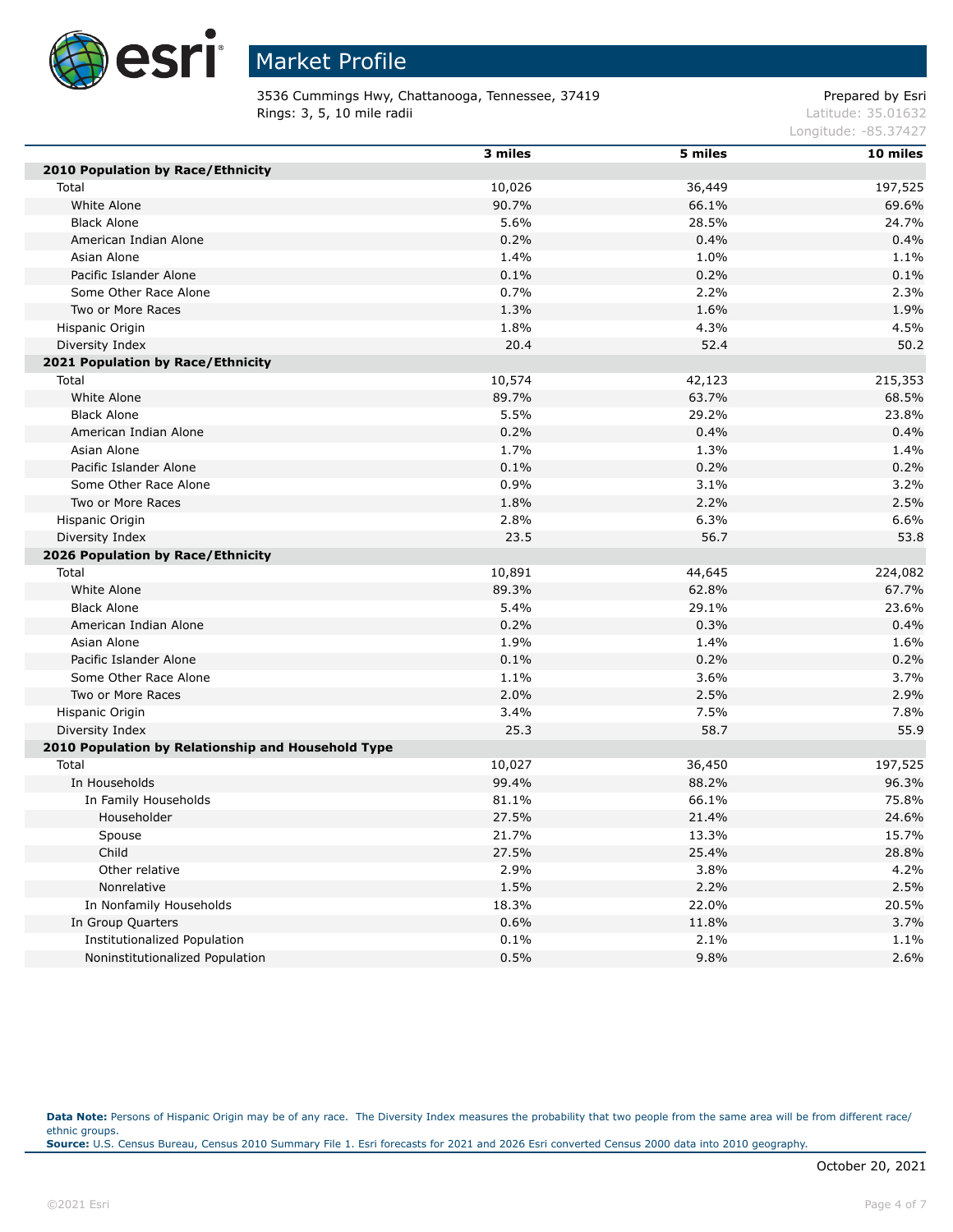

# Market Profile

3536 Cummings Hwy, Chattanooga, Tennessee, 37419 Prepared by Esri **Rings: 3, 5, 10 mile radii** Latitude: 35.01632

Longitude: -85.37427

|                                               | 3 miles | 5 miles | 10 miles |
|-----------------------------------------------|---------|---------|----------|
| 2021 Population 25+ by Educational Attainment |         |         |          |
| Total                                         | 7,843   | 27,581  | 150,471  |
| Less than 9th Grade                           | 1.0%    | 4.6%    | 4.7%     |
| 9th - 12th Grade, No Diploma                  | 7.5%    | 11.1%   | 9.5%     |
| High School Graduate                          | 15.7%   | 21.7%   | 23.6%    |
| GED/Alternative Credential                    | 5.4%    | 5.8%    | 5.7%     |
| Some College, No Degree                       | 17.2%   | 16.2%   | 20.1%    |
| Associate Degree                              | 7.2%    | 5.9%    | 8.0%     |
| Bachelor's Degree                             | 29.1%   | 22.5%   | 18.3%    |
| Graduate/Professional Degree                  | 16.9%   | 12.2%   | 10.2%    |
| 2021 Population 15+ by Marital Status         |         |         |          |
| Total                                         | 8,866   | 35,575  | 178,511  |
| <b>Never Married</b>                          | 26.2%   | 46.7%   | 36.9%    |
| Married                                       | 55.8%   | 35.0%   | 41.5%    |
| Widowed                                       | 8.1%    | 6.7%    | 7.7%     |
| Divorced                                      | 9.9%    | 11.6%   | 14.0%    |
| 2021 Civilian Population 16+ in Labor Force   |         |         |          |
| Civilian Population 16+                       | 5,586   | 20,717  | 111,081  |
| Population 16+ Employed                       | 97.7%   | 92.1%   | 93.8%    |
| Population 16+ Unemployment rate              | 2.3%    | 7.9%    | 6.2%     |
| Population 16-24 Employed                     | 10.2%   | 18.3%   | 14.2%    |
| Population 16-24 Unemployment rate            | 6.7%    | 14.9%   | 11.3%    |
| Population 25-54 Employed                     | 58.8%   | 59.3%   | 62.8%    |
| Population 25-54 Unemployment rate            | 1.9%    | 6.7%    | 5.3%     |
| Population 55-64 Employed                     | 20.0%   | 15.5%   | 15.6%    |
| Population 55-64 Unemployment rate            | 1.0%    | 5.5%    | 6.5%     |
| Population 65+ Employed                       | 11.0%   | 6.9%    | 7.4%     |
| Population 65+ Unemployment rate              | 2.6%    | 3.2%    | 1.9%     |
| 2021 Employed Population 16+ by Industry      |         |         |          |
| Total                                         | 5,459   | 19,081  | 104,240  |
| Agriculture/Mining                            | 1.2%    | 0.6%    | 0.4%     |
| Construction                                  | 7.4%    | 6.2%    | 6.1%     |
| Manufacturing                                 | 12.2%   | 12.7%   | 13.7%    |
| Wholesale Trade                               | 3.7%    | 2.1%    | 2.3%     |
| Retail Trade                                  | 8.6%    | 10.5%   | 11.2%    |
| Transportation/Utilities                      | 6.1%    | 5.1%    | 6.1%     |
| Information                                   | 1.5%    | 1.1%    | 1.3%     |
| Finance/Insurance/Real Estate                 | 10.5%   | 8.3%    | 8.2%     |
| <b>Services</b>                               | 46.4%   | 51.3%   | 47.6%    |
| Public Administration                         | 2.4%    | 2.1%    | 3.2%     |
| 2021 Employed Population 16+ by Occupation    |         |         |          |
| Total                                         | 5,463   | 19,081  | 104,239  |
| White Collar                                  | 69.1%   | 61.1%   | 59.0%    |
| Management/Business/Financial                 | 18.8%   | 14.8%   | 14.7%    |
| Professional                                  | 32.2%   | 25.4%   | 21.7%    |
| Sales                                         | 9.8%    | 10.8%   | 10.3%    |
| Administrative Support                        | 8.3%    | 10.1%   | 12.4%    |
| Services                                      | 14.4%   | 18.4%   | 15.9%    |
| <b>Blue Collar</b>                            | 16.6%   | 20.4%   | 25.1%    |
| Farming/Forestry/Fishing                      | 0.9%    | 0.4%    | 0.2%     |
| Construction/Extraction                       | 3.6%    | 3.6%    | 4.4%     |
| Installation/Maintenance/Repair               | 3.8%    | 2.8%    | 2.5%     |
| Production                                    | 5.0%    | 7.2%    | 8.6%     |
| Transportation/Material Moving                | 3.2%    | 6.4%    | 9.3%     |
|                                               |         |         |          |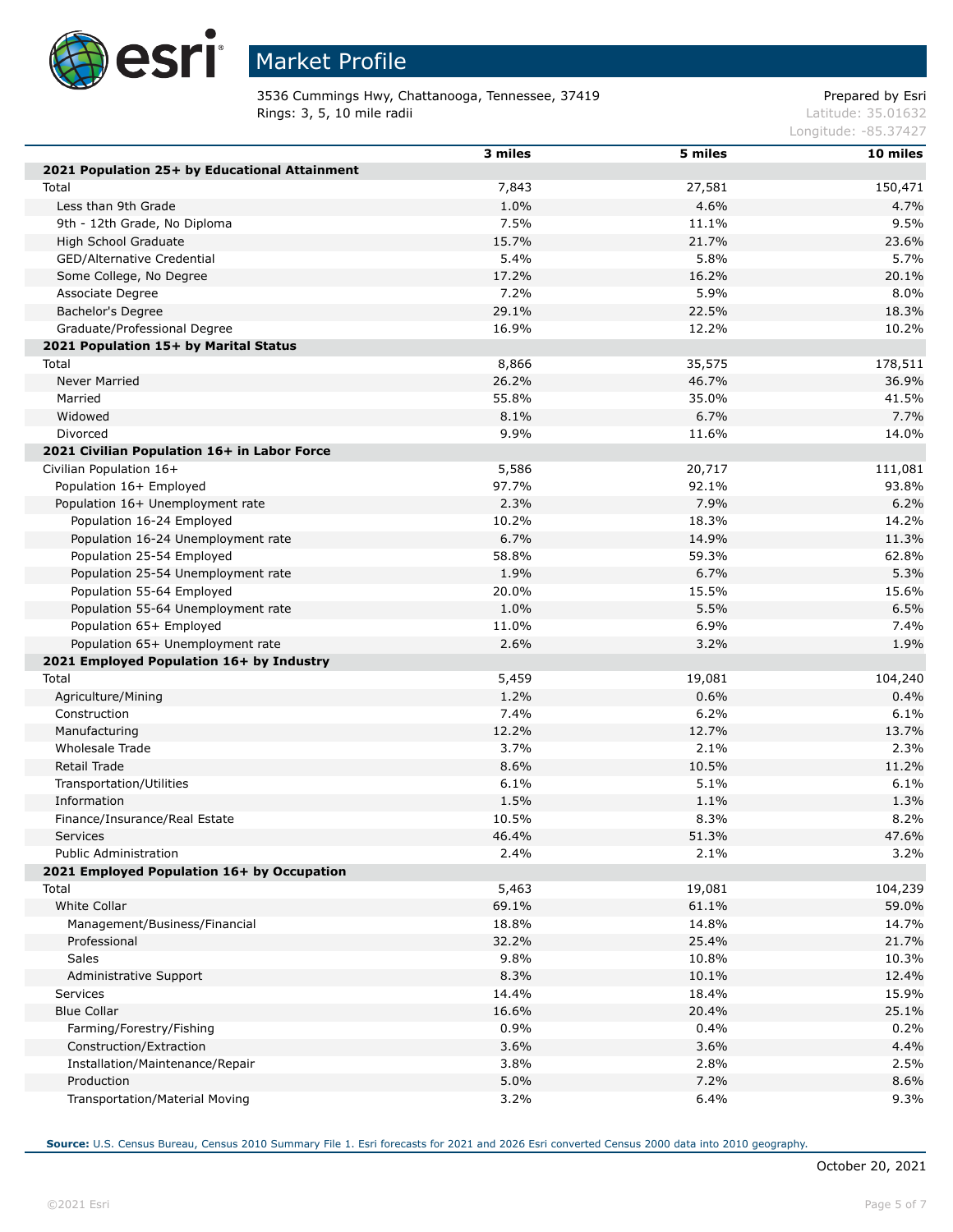

3536 Cummings Hwy, Chattanooga, Tennessee, 37419 Prepared by Esri **Rings: 3, 5, 10 mile radii** Latitude: 35.01632

Longitude: -85.37427

|                                               | 3 miles | 5 miles | 10 miles |
|-----------------------------------------------|---------|---------|----------|
| 2010 Households by Type                       |         |         |          |
| Total                                         | 4,244   | 14,050  | 81,724   |
| Households with 1 Person                      | 29.2%   | 38.4%   | 33.4%    |
| Households with 2+ People                     | 70.8%   | 61.6%   | 66.6%    |
| Family Households                             | 64.9%   | 54.4%   | 59.6%    |
| Husband-wife Families                         | 51.2%   | 33.7%   | 37.9%    |
| With Related Children                         | 19.3%   | 13.1%   | 14.7%    |
| Other Family (No Spouse Present)              | 13.6%   | 20.7%   | 21.7%    |
| Other Family with Male Householder            | 3.9%    | 4.6%    | 4.9%     |
| With Related Children                         | 1.9%    | 2.3%    | 2.6%     |
| Other Family with Female Householder          | 9.7%    | 16.1%   | 16.7%    |
| With Related Children                         | 5.0%    | 10.2%   | 10.5%    |
| Nonfamily Households                          | 6.0%    | 7.3%    | 7.0%     |
|                                               |         |         |          |
| All Households with Children                  | 26.5%   | 26.0%   | 28.3%    |
|                                               |         |         |          |
| Multigenerational Households                  | 2.9%    | 3.8%    | 4.3%     |
| Unmarried Partner Households                  | 4.7%    | 5.4%    | 6.2%     |
| Male-female                                   | 4.1%    | 4.9%    | 5.4%     |
| Same-sex                                      | 0.6%    | 0.5%    | 0.7%     |
| 2010 Households by Size                       |         |         |          |
| Total                                         | 4,243   | 14,053  | 81,724   |
| 1 Person Household                            | 29.2%   | 38.3%   | 33.4%    |
| 2 Person Household                            | 37.1%   | 30.7%   | 32.8%    |
| 3 Person Household                            | 14.9%   | 13.7%   | 15.3%    |
| 4 Person Household                            | 11.8%   | 9.7%    | 10.5%    |
| 5 Person Household                            | 4.9%    | 4.6%    | 4.6%     |
| 6 Person Household                            | 1.4%    | 1.7%    | 1.9%     |
| 7 + Person Household                          | 0.8%    | 1.4%    | 1.4%     |
| 2010 Households by Tenure and Mortgage Status |         |         |          |
| Total                                         | 4,244   | 14,051  | 81,723   |
| Owner Occupied                                | 74.0%   | 50.1%   | 57.3%    |
| Owned with a Mortgage/Loan                    | 45.9%   | 31.5%   | 36.8%    |
| Owned Free and Clear                          |         |         |          |
|                                               | 28.0%   | 18.6%   | 20.6%    |
| Renter Occupied                               | 26.0%   | 49.9%   | 42.7%    |
| 2021 Affordability, Mortgage and Wealth       |         |         |          |
| Housing Affordability Index                   | 139     | 91      | 138      |
| Percent of Income for Mortgage                | 16.6%   | 25.1%   | 16.4%    |
| Wealth Index                                  | 152     | 74      | 65       |
| 2010 Housing Units By Urban/ Rural Status     |         |         |          |
| <b>Total Housing Units</b>                    | 4,749   | 16,288  | 92,954   |
| Housing Units Inside Urbanized Area           | 85.2%   | 89.9%   | 93.9%    |
| Housing Units Inside Urbanized Cluster        | $0.0\%$ | $0.0\%$ | 0.1%     |
| Rural Housing Units                           | 14.8%   | 10.1%   | 6.0%     |
| 2010 Population By Urban/ Rural Status        |         |         |          |
| <b>Total Population</b>                       | 10,027  | 36,450  | 197,525  |
| Population Inside Urbanized Area              | 85.1%   | 89.6%   | 93.7%    |
| Population Inside Urbanized Cluster           | $0.0\%$ | $0.0\%$ | 0.1%     |
| Rural Population                              | 14.9%   | 10.4%   | 6.2%     |

Data Note: Households with children include any households with people under age 18, related or not. Multigenerational households are families with 3 or more parentchild relationships. Unmarried partner households are usually classified as nonfamily households unless there is another member of the household related to the householder. Multigenerational and unmarried partner households are reported only to the tract level. Esri estimated block group data, which is used to estimate polygons or non-standard geography.